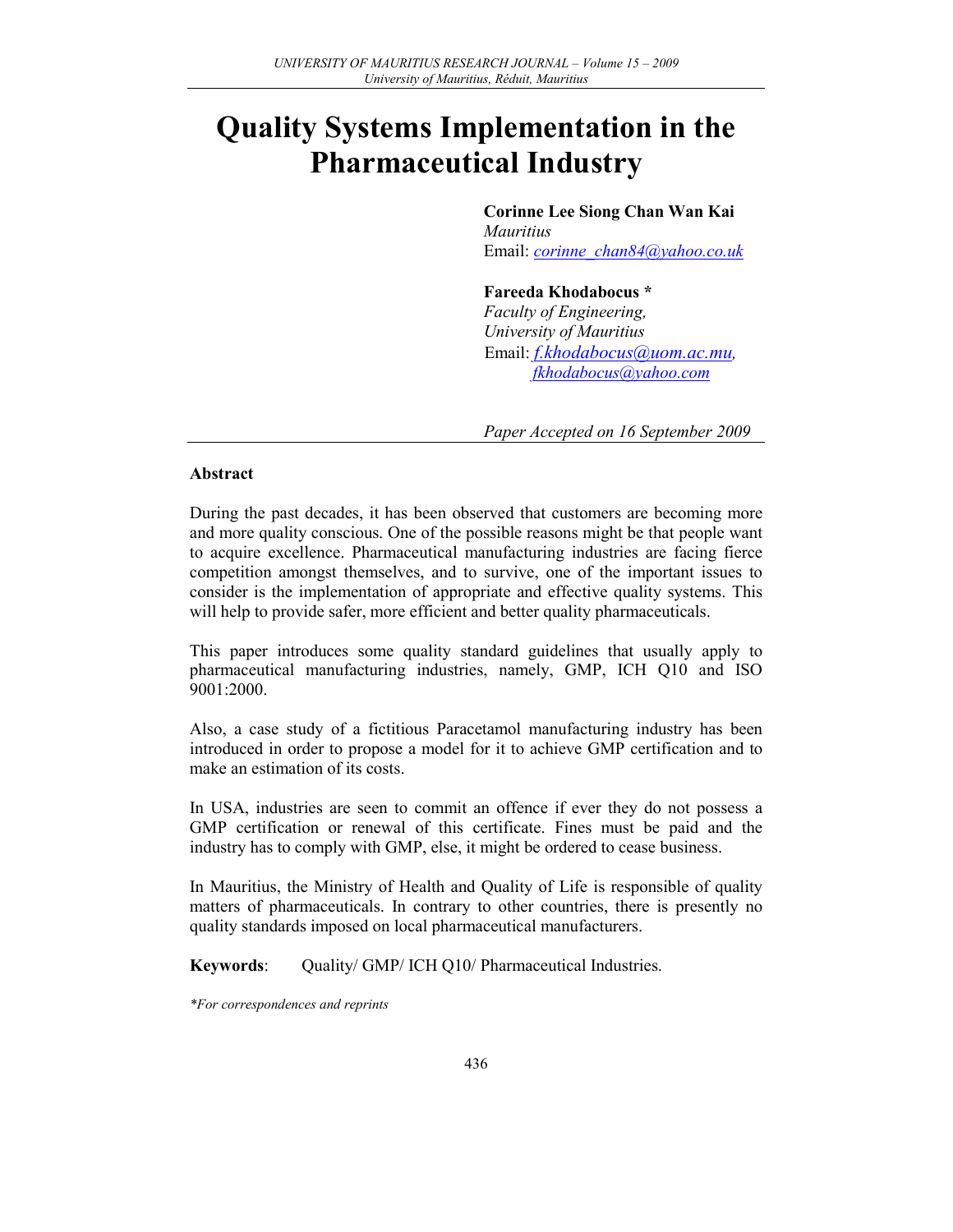## *Background to Pharmaceutical products*

Medicine is one of the Greeks' contributions to human civilization. In fact, medicines have their origin from the Greeks of the sixth century BC. Still nowadays, we use medicines to treat diseases. However, various changes have occurred in this field. Our generation has become more and more quality conscious and pharmaceuticals of better quality are asked for. This is mainly due to various fatal incidents which occurred in the past concerning pharmaceuticals manufacture. Fortunately, various world organizations have been set up in order to make sure that pharmaceutical products reaching patients comply with quality standards recommended. Also, governments from around the world have shown their concern about quality matters by allocating a substantial proportion of its total health budget to drugs. According to the World Health Organisation (WHO), this proportion tends to be greatest in developing countries, where it may exceed 40%.

## *Aims and objectives*

The aim of this paper is to define the appropriate quality standards applicable for the in pharmaceutical manufacturing industries which when implemented will allow manufacturers to operate robust, modern quality systems.

The objectives of the study were to:

- Propose a model example of a quality system for a local pharmaceutical manufacturing industry.
- Determine the feasibility of implementation such a system for the Pharmaceutical Manufacturing Industry.
- $\triangleright$  Explore the benefits of implementing such a system in manufacturing Pharmaceuticals.

## *Quality of Pharmaceuticals in the local context.*

As proved by some studies, developing countries are the most susceptible to substandard, counterfeit, unregistered and adulterated pharmaceuticals because of weak institutions for their quality control. Mauritius is a developing country with about a population of 1.2 millions of inhabitants. As such, the population of Mauritius can also be seen as a vulnerable one to such kinds of pharmaceutical products.

## *Authorities concerned in Quality Control implementation in Mauritius*

In Mauritius, aspects such as quality, importation, and so on, related to pharmaceutical products are the concerned of the Ministry of Health and Quality of Life, more precisely, the Pharmaceutical Services Unit comprising of the Pharmacy board and various committees. The functions of the board and committees can be found in the Pharmacy Act 1983 of Mauritius. According to the present senior pharmacist, of the Pharmaceutical Services Unit, before a pharmaceutical manufacturing industry starts to operate, it must be granted the WHO GMP – ONLY Product Realization section certification (presently free of charge). This is done by the GMP inspectors of the Ministry of Health and Quality of Life, which comprised of 3 members, namely, the Director of Pharmaceutical Services Unit, the senior pharmacist, and finally the Registrar. In Mauritius, GMP certification for the pharmaceutical sector is still not an obligation as it is the case in USA and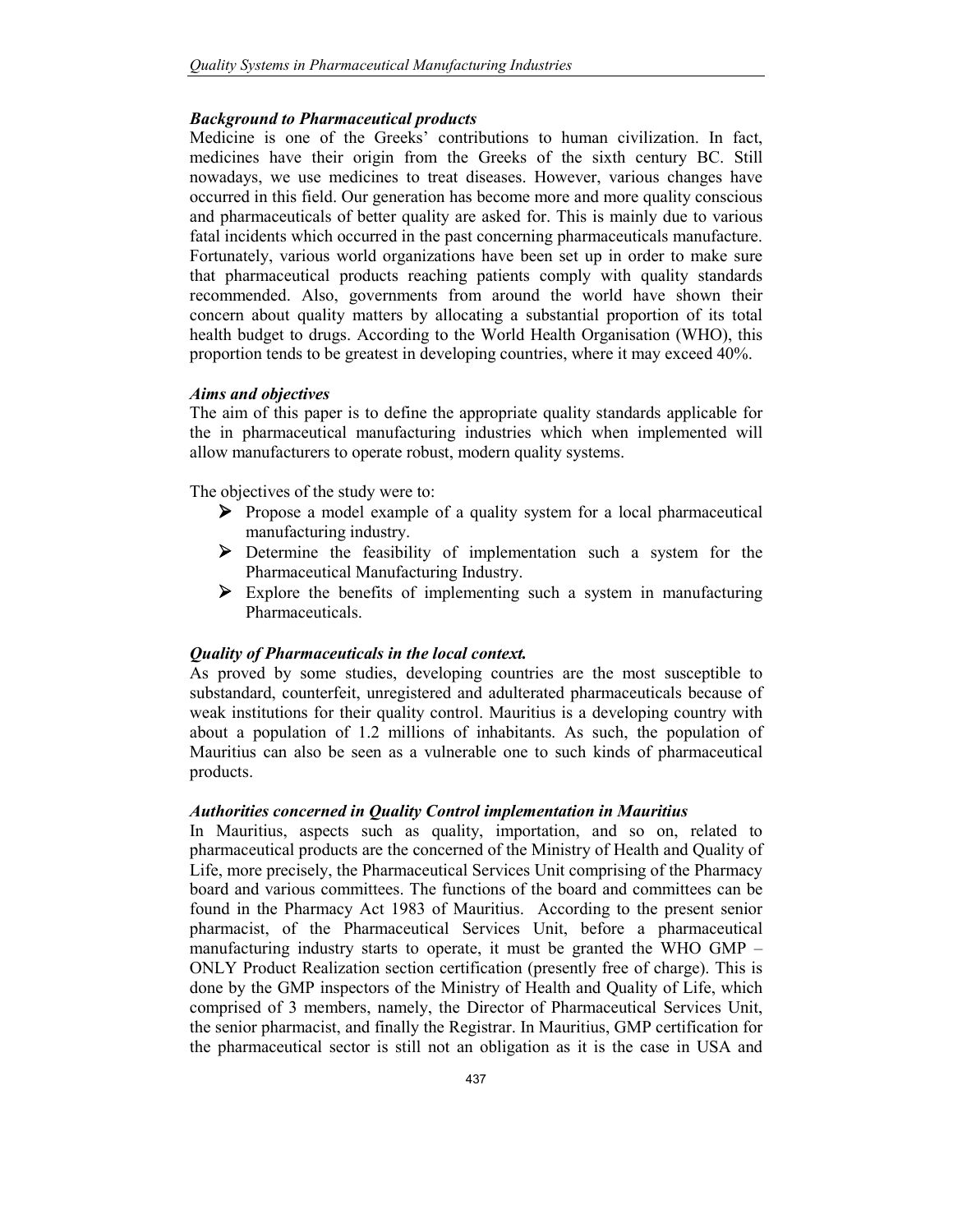various other countries. Also, the implementation of GMP would be quite expensive. Thus industries do not go for its certification. That is why in Mauritius there is presently only one institution that runs programs for the whole elements forming part of GMP for Pharmaceutical Products certification.

## Facts concerning Pharmaceutical sector in Mauritius

Presently, the market of pharmaceutical products in Mauritius is estimated to be to the tune of around Rs 1.5 Billion. The country has about 25 pharmaceutical trading companies and two Pharmaceutical Manufacturing Industries in Mauritius, namely:

## 1. Mascareignes Pharmaceutical Manufacturing CO LTD,

This company produces generic pharmaceutical products both for local and overseas market. It is actually into the implementation phase of ISO 9001:2000, Quality Management System. However, it already complies with the WHO GMP guideline for the product realization section. Not yet GMP certified.

## 2. Ajanta Pharma (Mauritius) LTD.

Ajanta Pharma (Mauritius) LTD manufactures generic drugs for the African market since 1997, exporting mainly to French speaking African countries including Togo, Benin, Burkina Faso, Senegal, Cameroon, D.R. Congo, Madagascar and Comoro as well as supplies the local market. Ajanta Pharma is already ISO 9001:2000 certified. It has also been inspected, audited and approved its manufacturing facility for compliance with WHO GMP by Ministry of Health delegations from several countries and have registered its product for safety, quality and efficacy. (Mauritius Investment Opportunities, 2007.)

## Setting up of a Quality Control Laboratory for Pharmaceutical Products.

The Quality aspects of pharmaceutical products have become a must for our country nowadays due to worldwide market competition. Furthermore, the Mauritian population has become a more quality conscious one due to better knowledge related to quality issues. Hence, the Ministry of Health and Quality of Life has recently initiated the project of setting up the first quality control laboratory of the island for the testing of new and suspicious pharmaceutical products. Presently, the latter is sent to South Africa for testing. This project will help in improving the pharmaceutical sector, also, it will reduce costs and time taken for the testing of pharmaceuticals as tests will be carried out locally.

## Some of the objectives of the Quality Control Laboratory are to:

- (a) Ensure that drugs procured are of the required quality;
- (b) Serve as a technical backup to the licensing of new drugs and generics;
- (c) Foster confidence in generic drugs amongst prescribers and enable the eventual implementation of generic substitution in private pharmacies;
- (d) Prevent and combat the scourge of counterfeit drugs;
- (e) Assist in the setting up and development of pharmaceutical manufacturing industries in Mauritius; and
- (f) Assist in the setting up of Contract Research Outsourcing companies in the field of pharmaceutical products in Mauritius. (Government of Mauritius Cabinet Decision, 2006).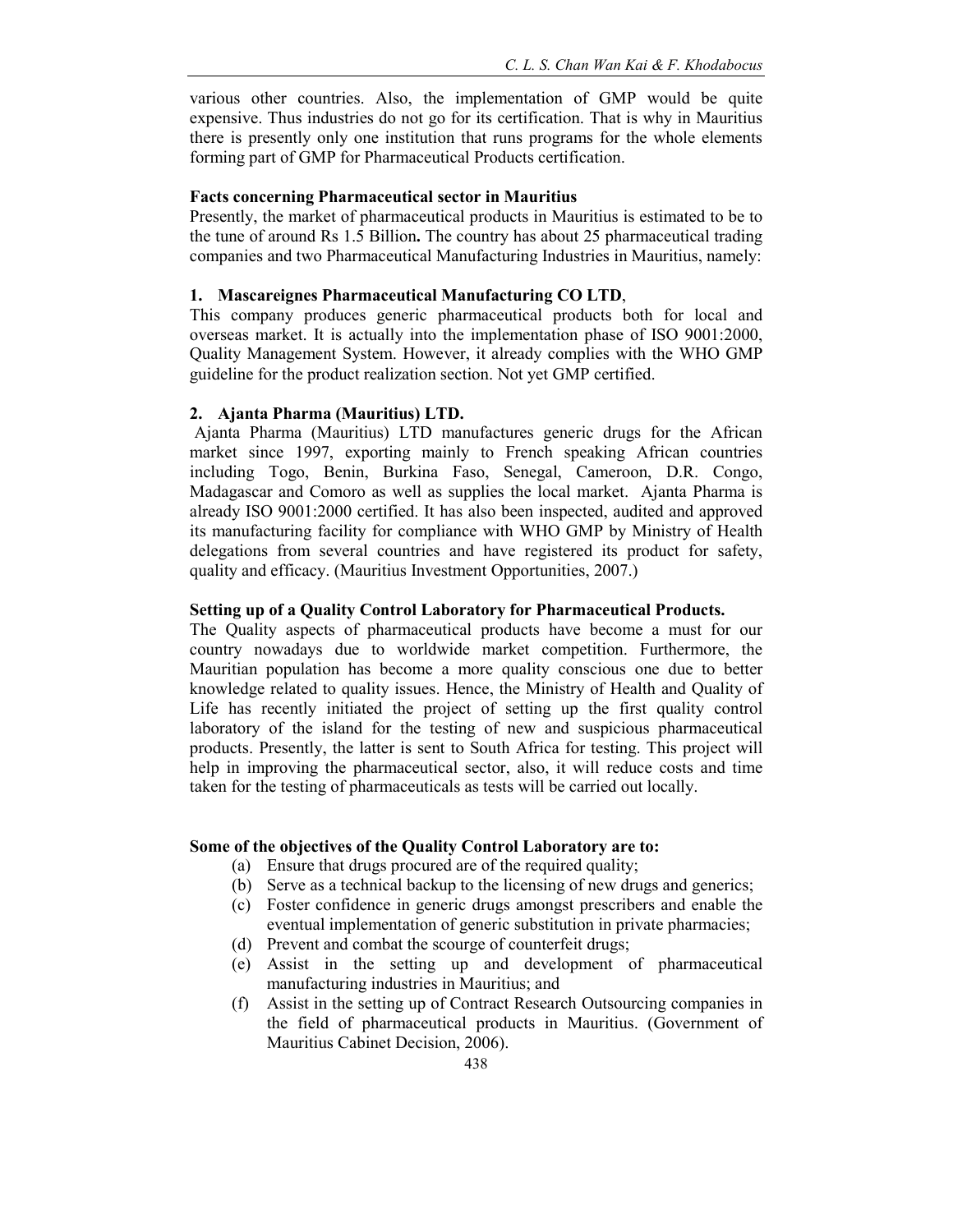## Background of quality systems in Pharmaceutical industries

Pharmaceutical Industries are complex ones and great attention to the processes involved in the manufacture of a medicinal product should be primordial as, any slight error may be fatal to the ones consuming it. Examples of tragedies that had been engraved in the pharmaceutics manufacturing history are:

- $\triangleright$  In USA, Sulphanilamide Elixer (a pharmaceutical product) sold as a powder was changed to an oral liquid by making use of Diethylene Glycol, which is an aircraft antifreeze . This caused 107 deaths in 1937 due to renal failures. The victims were mainly children. The manufacturer paid a fine of only \$26 000 and this incident led to the Food, Drug and Cosmetic Act 1938.
- In Haiti, 1996, Paracetamol pediatric syrup was contaminated by the glycerol used. The latter contained 26 % diethylene glycol, causing the death of 59 children due to acute kidney failure.

Quality system in the Pharmaceutical Industry consists of implementing the best Quality Management System within the industry. In so doing, one would need to implement ISO 9001:2008 and the Good Manufacturing Practices (GMP) for Pharmaceuticals in order to have the assurance that pharmaceutical products are consistently produced and controlled to the quality standards appropriate for their intended use and as required by marketing authorization. However, the International Conference for Harmonisation has recently introduced a guideline known as ICH Q10 which has as its foundation both ISO 9001:2000 standards and GMP.

## ISO 9001:2000 - Scope for a Pharmaceutical Manufacturing Industry

The standard can also be used for the Drug industry and its purpose in this case will be to demonstrate its ability to provide a pharmaceutical product that meets customer and regulatory requirements and achieves customer satisfaction. This purpose is accomplished by evaluating and continually improving the system, rather than the product. The requirements of the standard are intended to be applicable to all types and sizes of pharmaceutical organizations.

## *Quality Assurance of Pharmaceutical Products*

Quality Assurance is an important requirement governing the testing of chemicals to obtain appropriate information on their properties and ensuring safety with respect to human health and the environment. Within an organization, quality assurance serves as a management tool. In contractual situations, quality assurance also serves to generate confidence in the supplier.

The manufacturer must assume responsibility for the quality of the pharmaceutical products to ensure that they are fit for their intended use, comply with the requirements of the marketing authorization and do not place patients at risk due to inadequate safety, quality or efficacy. The attainment of this quality objective is the responsibility of senior management and requires the participation and commitment of staff in many different departments and at all levels within the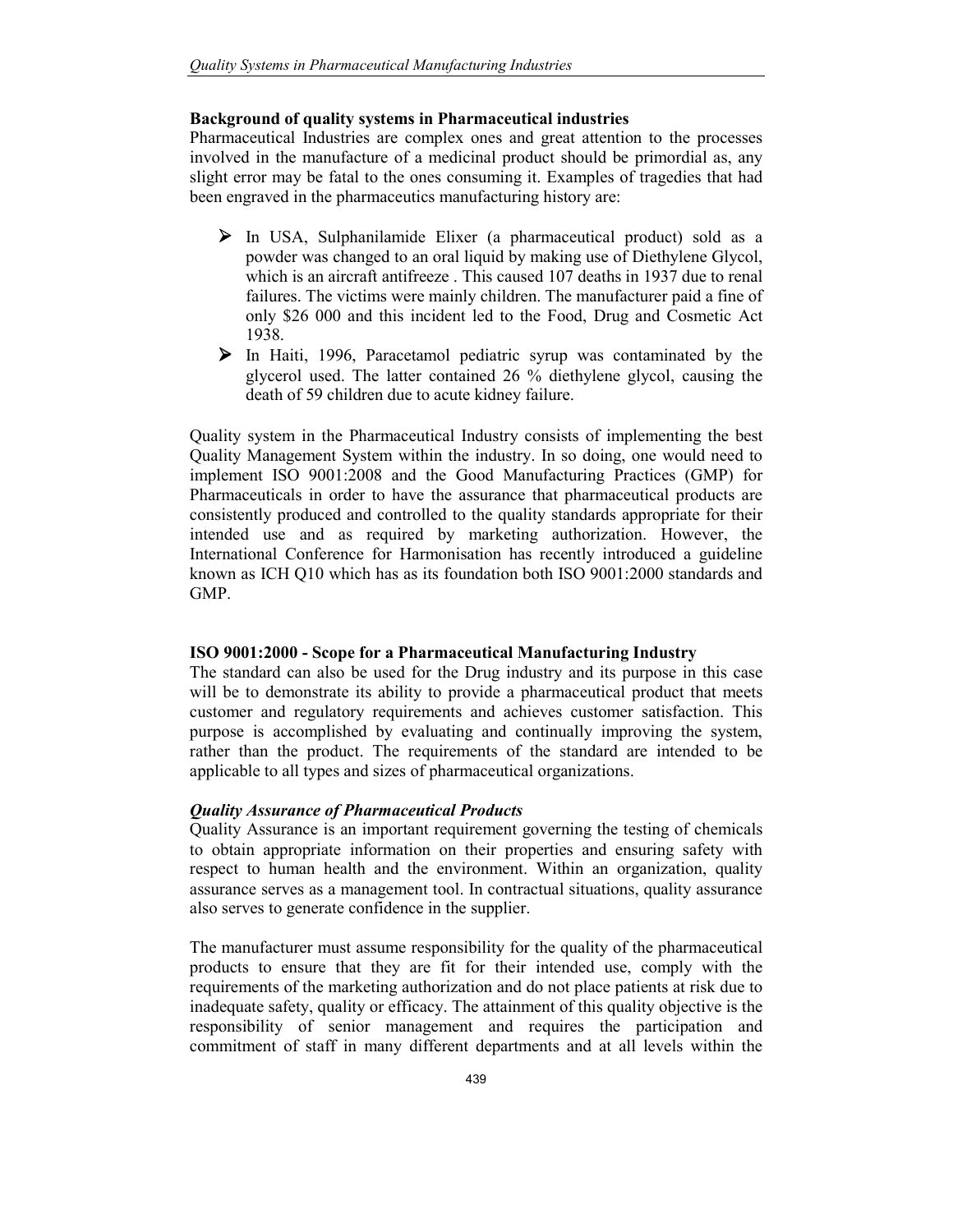company, the company's suppliers, and the distributors. To achieve the quality objective reliably there must be a comprehensively designed and correctly implemented system of quality assurance incorporating GMP and quality control. It should be fully documented and its effectiveness monitored. All parts of the quality assurance system should be adequately staffed with competent personnel, and should have suitable and sufficient premises, equipment, and facilities.

The concepts of quality assurance, GMP and quality control are interrelated aspects of quality management.

## Good Manufacturing Practices (GMP) for Pharmaceutical Products.

Good Manufacturing Practice is that part of quality assurance which ensures that products are consistently produced and controlled to the quality standards appropriate for their intended use and as required by the marketing authorization. GMP is concerned with both production and quality control. It is aimed primarily at diminishing the risks inherent in any pharmaceutical production. Such risks are essentially of two types:

- a) cross-contamination (in particular of unexpected contaminants) and
- b) Mix-ups (confusion) caused by, for example, false labels being put on containers.

## Six-system Inspection Model for a Pharmaceutical Manufacturing Industry.

 Figure 1 shows the relationship among the six pharmaceutical manufacturing systems: the quality system and the five manufacturing systems. The quality system provides the foundation for the manufacturing systems that are linked and function within it.



*Figure 1 Six System Inspection Approach* 

*[Source FDA, Pharmaceutical GMP regulations, 2004]*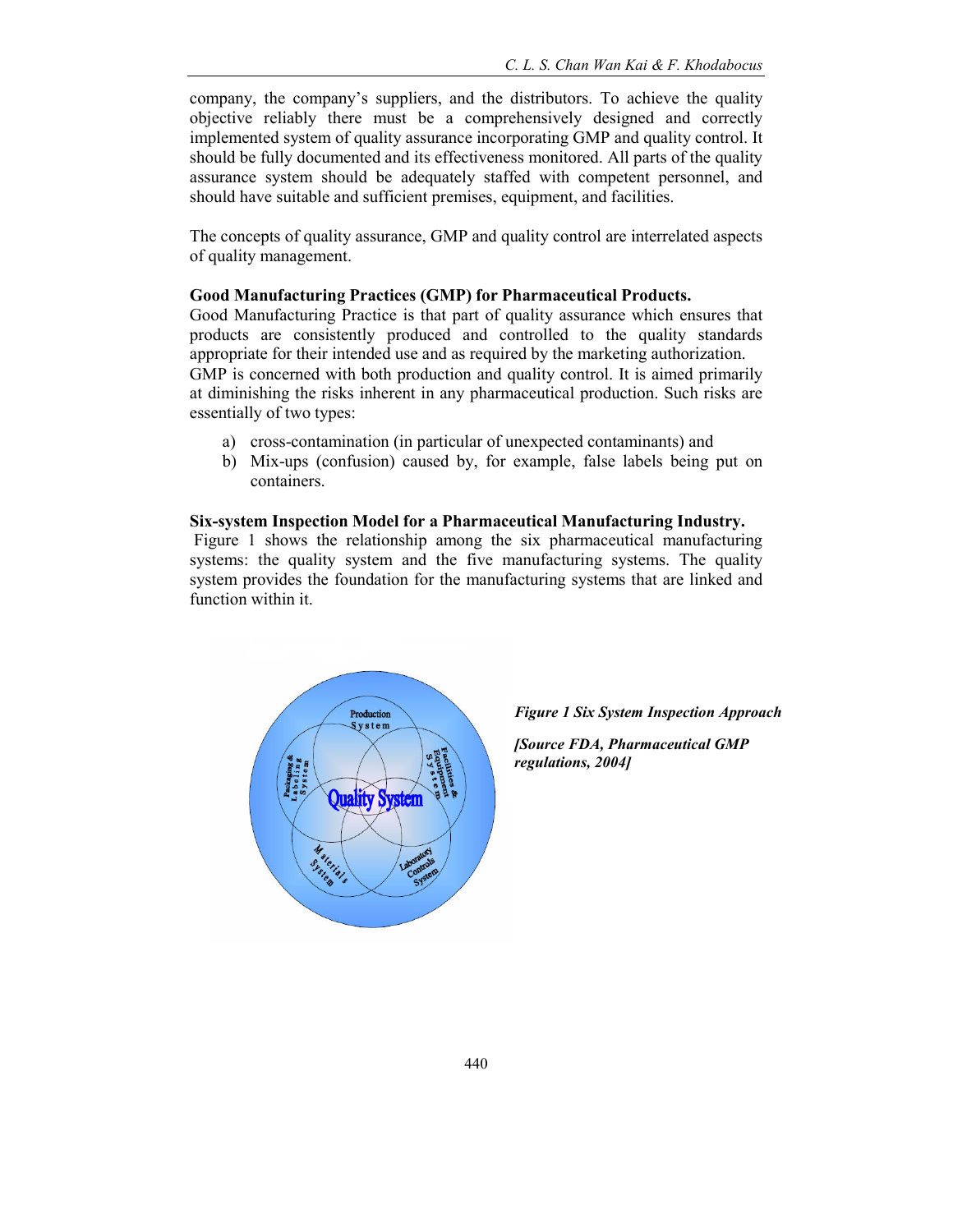## Some examples of Good Manufacturing Practices (GMP) Requirements: Under GMP:

- all manufacturing processes are clearly defined, systematically reviewed in the light of experience, and shown to be capable of consistently manufacturing pharmaceutical products of the required quality that comply with their specifications;
- instructions and procedures are written in clear and unambiguous language, specifically applicable to the facilities provided;
- records are made (manually and/or by recording instruments) during manufacture to show that all the steps required by the defined procedures and instructions have in fact been taken and that the quantity and quality of the product are as expected; any significant deviations are fully recorded and investigated;
- the proper storage and distribution of the products minimizes any risk to their quality;
- - A system is available to recall any batch of product from sale or supply; complaints about marketed products are examined, the causes of quality defects investigated, and appropriate measures taken in respect of the defective products to prevent re-occurrence.

## Integrating GMPs into an ISO 9001:2000 Quality System Program

On the surface, Good Manufacturing Practices and other standards may appear redundant and overwhelming. Although ISO 9001 standards remain the foundation for good quality systems and provide documented methods for demonstrating value to customers, ISO quality standards are currently voluntary and there is no ramification or penalty for noncompliance to the standard, other than potential breach of contract with a customer or loss of business. In contrary, various governmental agencies e.g., US FDA and Canada's HPFB can and do enforce compliance to GMPs, thus differentiating them from ISO standards, and elevating their relative importance. Similar trends are currently underway with other governments in Europe and Asia. *Figure 2* shows some examples of areas where additional GMP criteria should be considered for materials being targeted for pharmaceutical applications.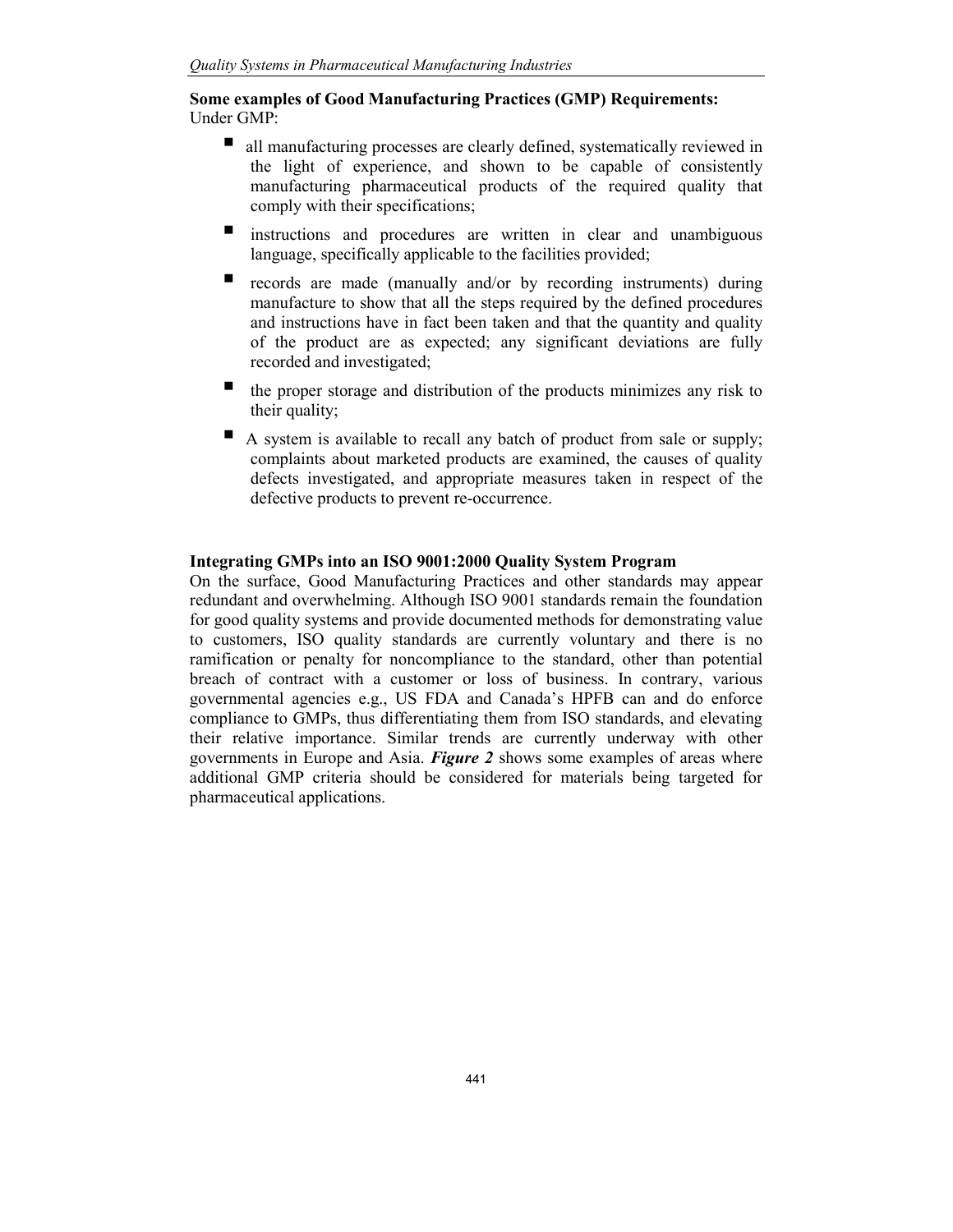

*Figure 2* Integrating GMPs into an ISO 9001:2000 Quality System Program

 *(Source:* http://www.dowcorning.com/content/publishedlit.pdf)

## PHARMACEUTICAL QUALITY SYSTEM- ICH Q10

ICH Q10 gives the description of one comprehensive approach to an effective pharmaceutical quality system having as basis the ISO concepts, including relevant Good Manufacturing Practices (GMP) regulations and completes ICH Q8- Pharmaceutical Development, and ICH Q9- Quality Risk Management. ICH Q10, the model for a pharmaceutical quality system, can be implemented throughout the different periods of a product lifecycle. Much of the content of ICH Q10 relevant to manufacturing areas is currently mentioned expressly by regional GMP requirements. ICH Q10 is not designed to create any new expectations beyond current regulatory requirements. Consequently, the content of ICH Q10 that is additional to current GMP requirements is optional.

ICH Q10 shows industry and regulatory authorities' interest of providing an effective pharmaceutical quality system to enhance the quality and availability of pharmaceutical products around the world in the interest of public health.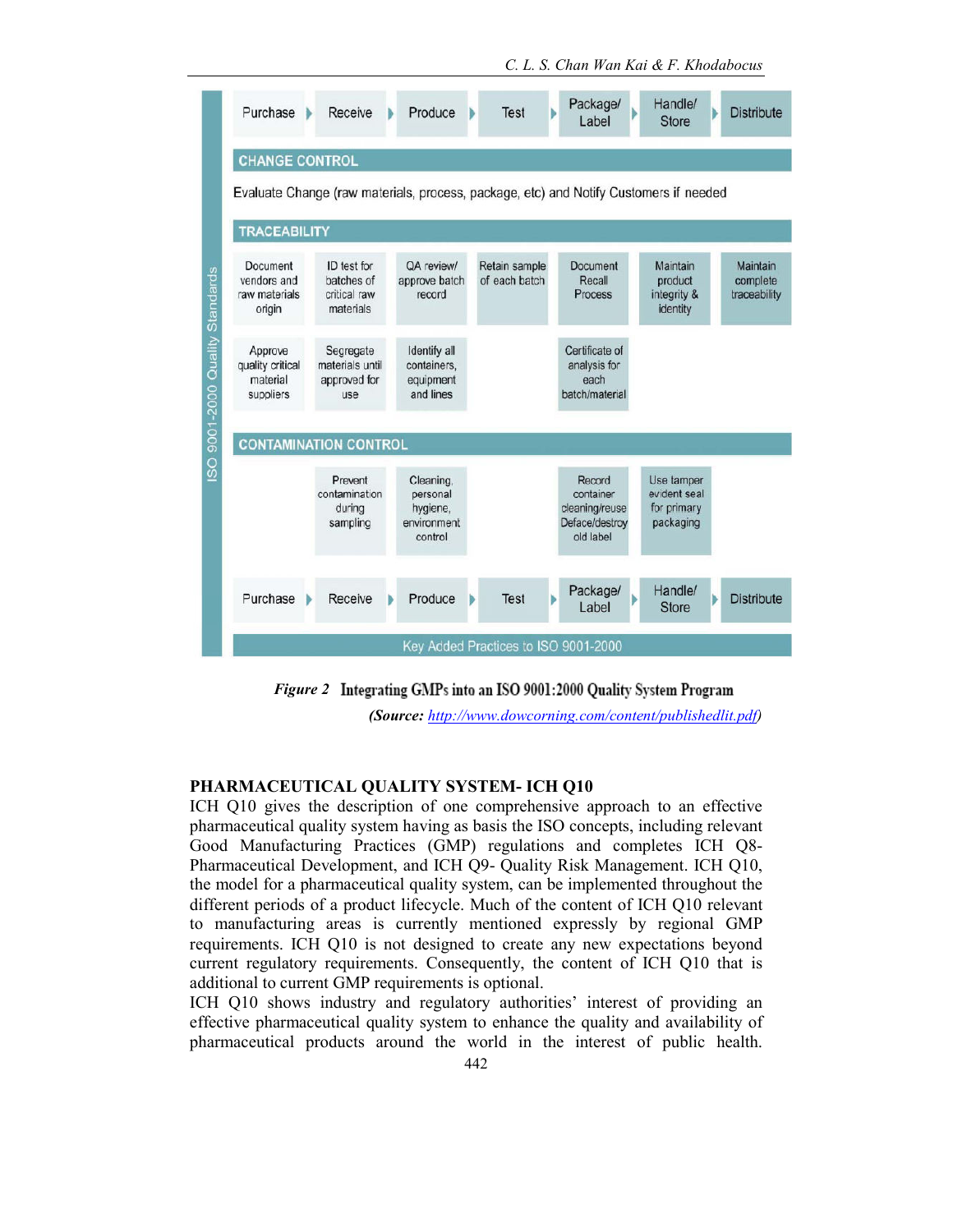Implementing ICH Q10 throughout the product lifecycle should ease innovation and continual improvement and strengthen the link between pharmaceutical development and manufacturing activities.

The product lifecycle usually includes the following technical activities for new and existing products:

- Pharmaceutical Development
- **-** Technology Transfer
- Manufacturing
- Product discontinuation

## The ICH Q10 Objectives are to

- Achieve Product Realization ;
- Establish and Maintain a State of Control;
- Facilitate Continual Improvement

## Guidance and regulations

Important institutions, which regulate or guide actors in the European pharmaceutical industry in designing their quality systems:

- (1) Good Manufacturing Practices GMP;
- (2) World health organization- WHO;
- (3) EU legislation on manufacture

There are three directives that guide pharmaceutical manufacturers.

- (i) Directive  $2001/83/EC$  of the European Parliament;
- (ii) European Commission Directives 91/356/EEC and
- (iii) Directives  $91/412/EEC$  (medical products for veterinary use)

## *Hazard and Risk Analysis in Pharmaceutical Products.*

Traditionally, the Hazard Analysis and Critical Control Point (HACCP) methodology has been considered to be a food safety management system. It aims to prevent known hazards and to reduce the risks that they will occur at specific points in the food chain. The same principles are also increasingly being applied in other industries, such as the pharmaceutical industry, car industry, aviation and the chemical industry.

Hazards affecting quality are controlled to a certain extent through the validation of critical operations and processes in the manufacture of finished pharmaceutical products in accordance with Good Manufacturing Practices (GMP). However, GMP does not cover the safety of the personnel engaged in manufacture, while both aspects are covered by HACCP. Procedures, including GMP, address operational conditions and provide the basis for HACCP. HACCP is a systematic method for the identification, assessment and control of safety hazards. Such hazards are defined as biological, chemical, or physical agents or operations that are reasonably likely to cause illness or injury if not controlled. In the manufacture of pharmaceuticals, these may include the manufacture of certain antibiotics,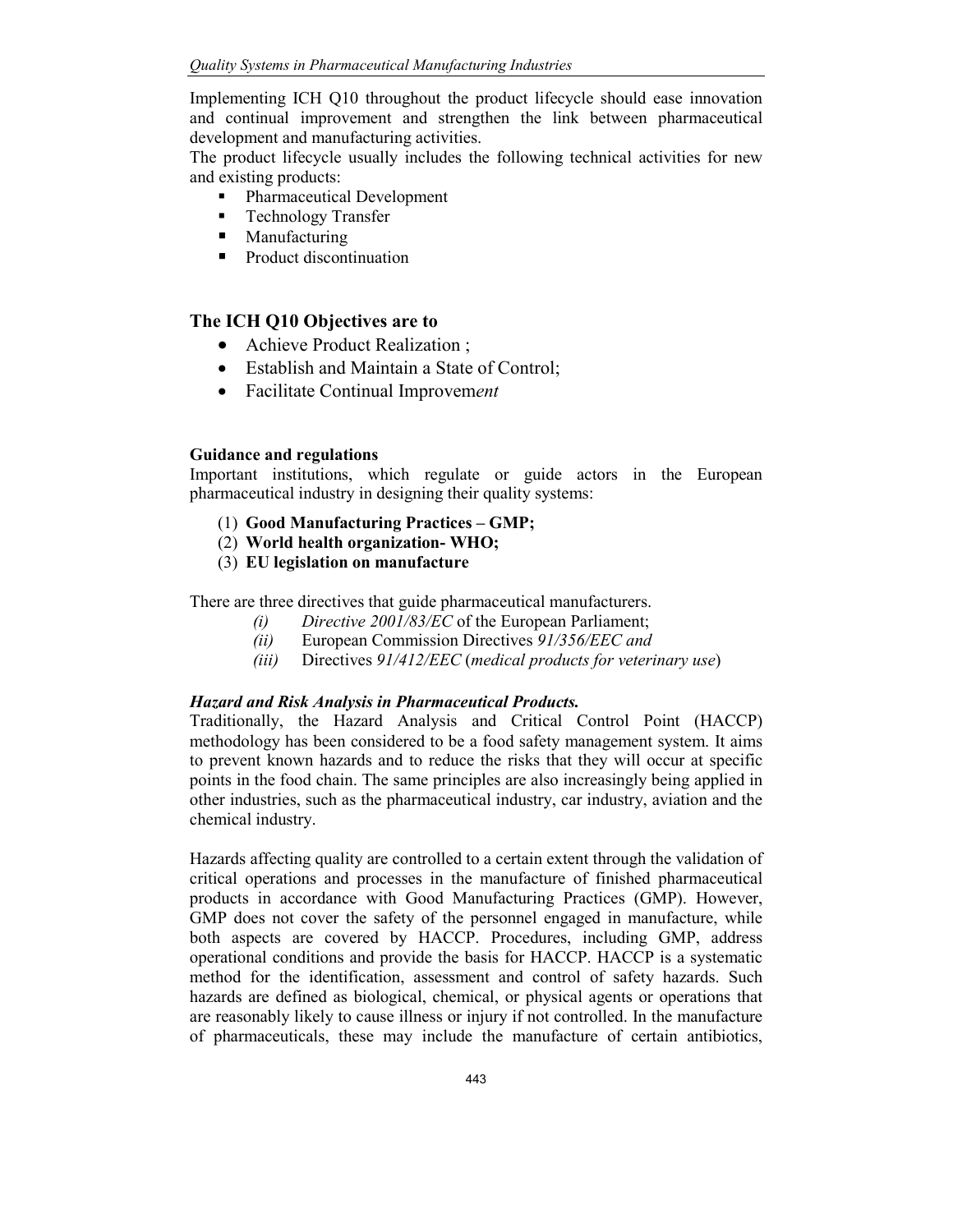hormones, cytotoxic substances or other highly active pharmaceuticals, together with operations such as fluid-bed drying and granulation, which are examples of hazard unit operations. The use of inflammable solvents (solutions) and certain laboratory operations may also constitute hazards.

## METHODOLOGY

## *Research strategy*

Intensive research had been carried out on quality aspects related to the pharmaceutical manufacturing industries from the net, books, responsible authorities and pharmaceutical manufacturing industry. The research was mostly oriented towards Good Manufacturing Practices applicable to such an industry.

## *Data collection for this study*

Data has been collected from sources like GMPs websites, books, pharmaceutical company, journals, Ministry of Health and Quality of Life, some concerned authorities, and certification bodies such as Mauritas and MSB.

The first study was a survey carried out to understand to what extent our population is concerned with the quality standards of locally marketed medicinal products and to have the perceptions of Pharmacists and of the general public on quality of medicinal products.

Secondly a Case Study was analysed to understand the requirement for implementing a Quality Systems in the manufacture of a Pharmaceutical product. The case example chosen for this study was for the manufacture of Paracetamol. A survey was also carried out on the manufacture of Paracetamol.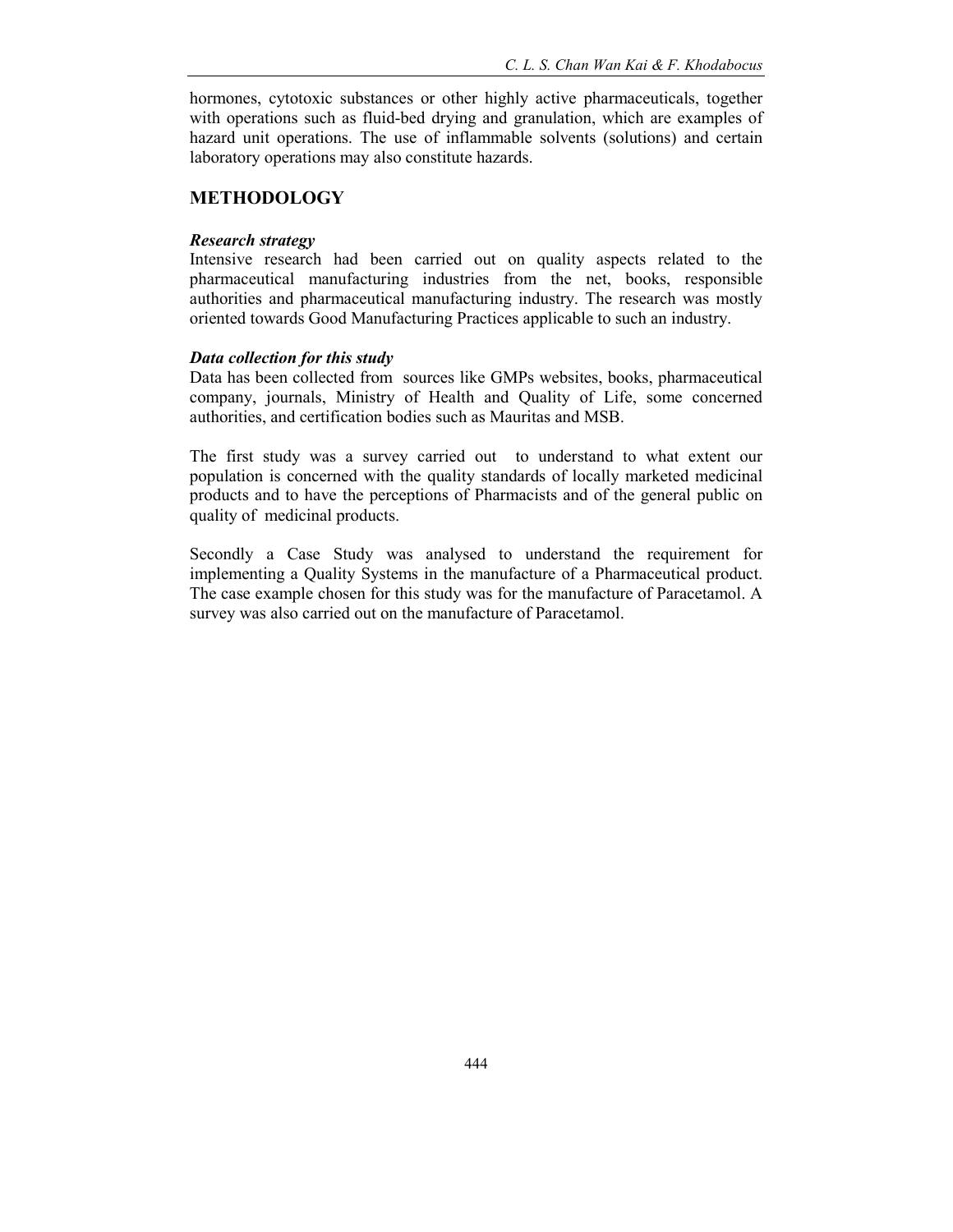

Methodology to identify the quality requirements of pharmaceuticals in Mauritius

Primary data was collected by sample surveys from about twenty pharmacies and eighty interviews from the general public. Visits to private pharmacies, few hospital pharmacies and to consumers from different part of the island were carried out. In some cases, face to face interviews with the pharmacists were possible while they were filling the survey.

Visits of consumers were carried out to different geographically situated offices of some relatives and permission for leaving some questionnaires to the personnel was done. Filled questionnaires were also recovered from participants.

## Classification of Target Population

Since different point of views were required for the survey concerning the

quality of pharmaceuticals, data were gathered from two categories of

people, that is,

- -Retailers and
- -Customers.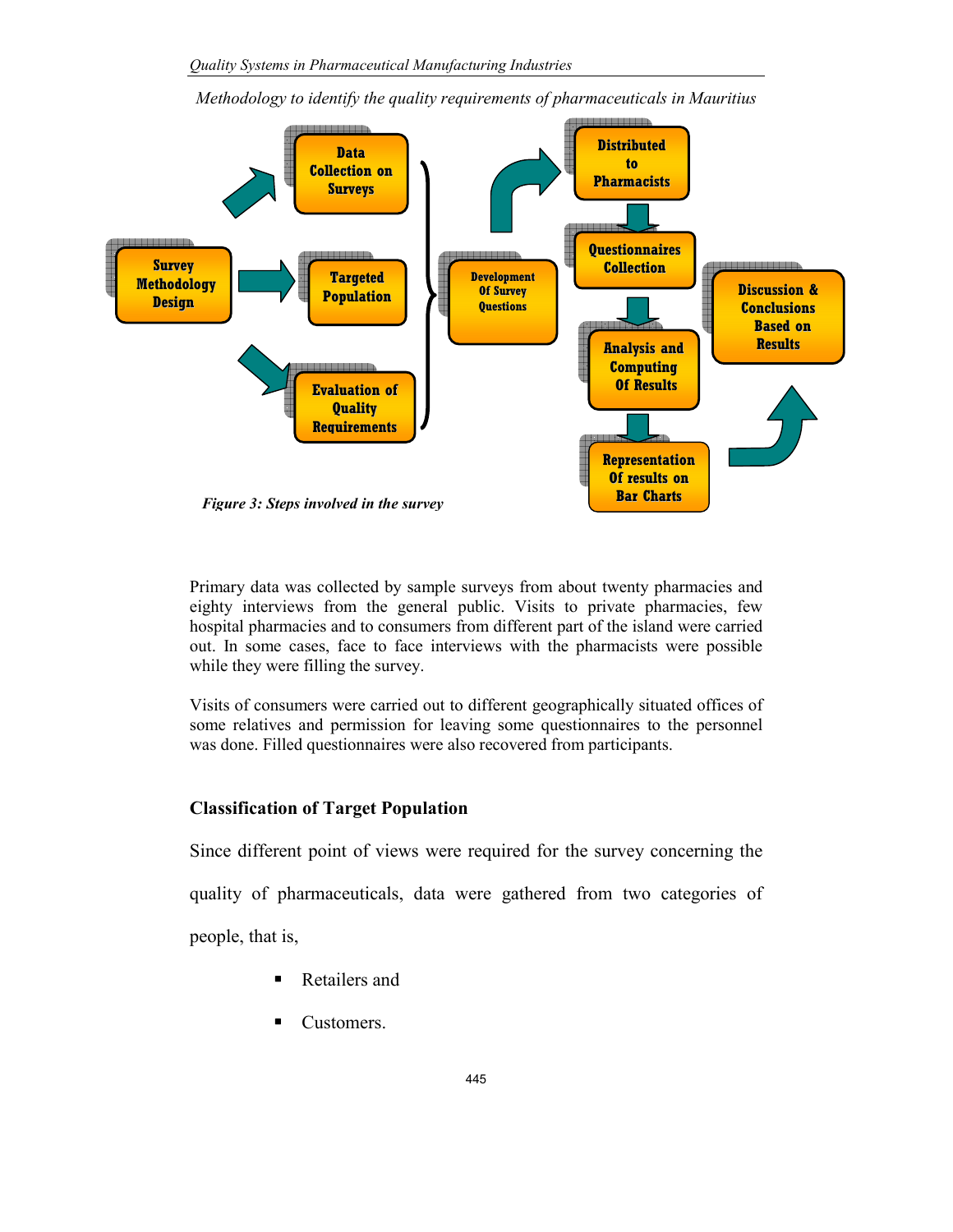Pharmacists were also classified as the retailers of pharmaceutical products, thus they are directly involved in the marketing of pharmaceutical products. Therefore, their opinion on the quality standards requirement for medicinal products would be quite different from that of a patient. Also, pharmacists have a better knowledge of the subject since they are directly associated to it.

Consumers of medicinal products are patients looking for some treatment. Their opinion on the quality requirements of those products were collected and compared to that of a pharmacist.

## Strategy of survey sampling

Surveys on people from different part of the island was first carried out so as to have a wider range of opinion for better survey results, as it is believed that people from rural and urban areas might have some different point of views on quality of medicinal products due to lack of knowledge, poverty, and so on.

Sampling has been done for about three weeks over quite a large number of people so as to have a more accurate result.

## *Objectives of collecting data from survey questionnaires*

- Results and findings would be used to build a model for implementation of GMP for pharmaceutical manufacturing industries.
- $\triangleright$  Also for the survey on Paracetamol, findings would help in better meeting customer satisfaction for Paracetamol products for the fictitious case study.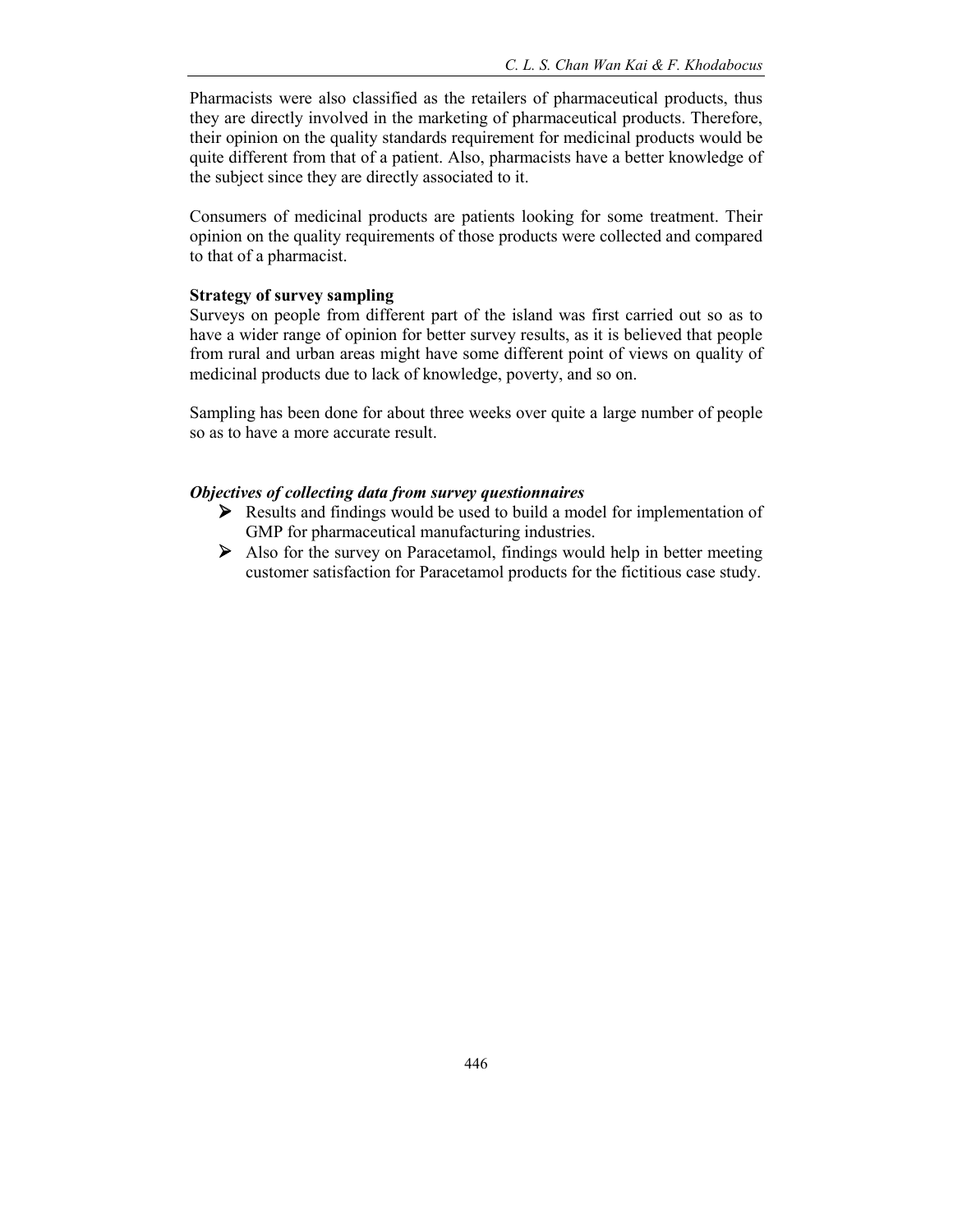## RESULTS AND DISCUSSIONS

## Comparison of GMP and ISO

It can be found that there are various differences between GMP and ISO standards. The table below shows these differences:

|                         | <b>ISO</b>                                         | <b>GMP</b>                 |
|-------------------------|----------------------------------------------------|----------------------------|
| <b>Objectives</b>       | <b>Customer Satisfaction</b>                       | <b>Customer Protection</b> |
| <b>Binding Nature</b>   | Voluntary                                          | Legally Binding            |
| <b>Supervision</b>      | Neutral Institution                                | <b>Health Authority</b>    |
| <b>Degree of Detail</b> | General                                            | Detailed                   |
| <b>Type of Business</b> | All Businesses                                     | Pharma Specific            |
| <b>Main Emphasis</b>    | <b>System Related</b>                              | <b>Product Related</b>     |
| <b>Standards</b>        | Own Standards                                      | Legally set Standards      |
|                         | (Source: FDA and GMP compliance in QA Units, 2000) |                            |

*Table 1: Comparison of GMP and ISO* 

Therefore, to have an excellent quality system, it would be better for a pharmaceutical industry to implement both GMP and ISO standards as each of them has their own functions. Or, one can simply implement ICH Q10 in his industry since the latter has as basis both GMP and ISO standards. After implementation, regular internal auditing by trained employees of the industry and external auditing by competent inspectors of regulatory bodies should be carried out in order for continually improving and controlling the quality systems implemented.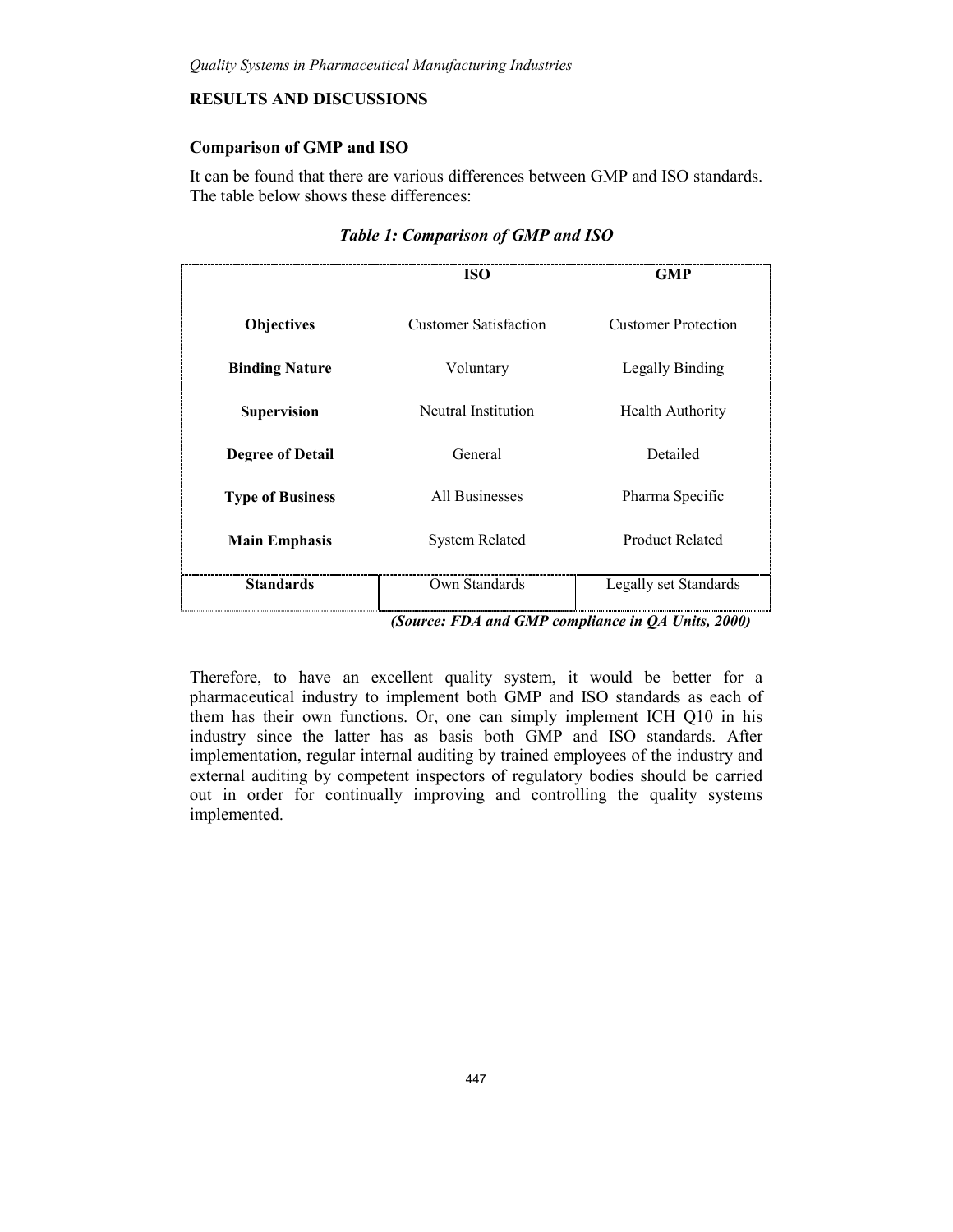## Analysis of Survey Results

## Pharmacists Consumers



## **Figure 4 Quality of pharmaceuticals produced locally**

- Quality of medicines produced locally is seen as quite good.
- Improvement could be made. Government should encourage existing pharmaceutical manufacturing industries to implement GMP and GLP which are more Pharma specific



*Figure 4 Quality of pharmaceuticals produced locally Figure 5 Quality of pharmaceuticals produced locally*

- Quality of medicines produced locally is seen as quite good because:
- They think that raw materials come from abroad- not a good reasoning as they might not be pure and of good quality, hence they should firstly undergo quality tests.



## Pharmacists Consumers

## *Figure 6 Satisfaction with quality of marketed pharmaceuticals Figure 7 Satisfaction with quality of marketed pharmaceuticals*

- 80% satisfied with marketed Pharma products because:
- Part of them come from high quality standard companies from overseas
- and that they believe that these products are of 8 • However, they feared that some of the generic products (which are much cheaper) marketed in Mauritius come from less quality strict countries inferior quality, hence do not treat efficiently.

- 70 % of the public are satisfied with the marketed products and they gave the same reason as the pharmacists.
- However, 30% are not satisfied because they found that a majority of the marketed pharmaceuticals come from less quality recognized countries and are not enough efficient. Also, they do not trust those products and usually avoid buying them.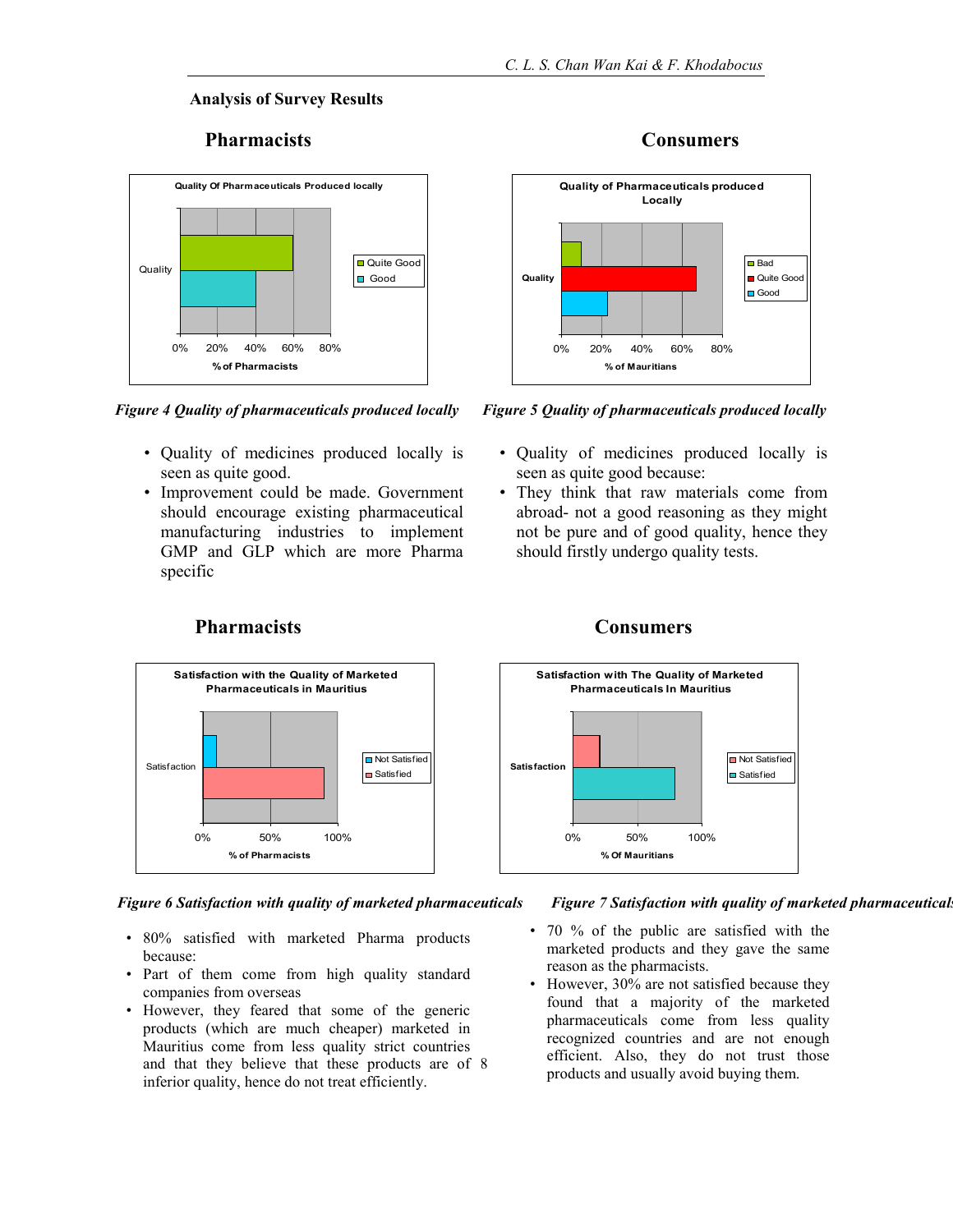

- Efficacy has been firstly chosen because pharmaceuticals are taken for treatment and the pharmacists believe that to cure a patient rapidly, they shall be very efficient.
- Due to many fraud cases in pharmaceuticals manufacturing and counterfeiting of medicines, ISO certification is viewed as another important parameter.
- For products to achieve quality requirements, several tests are carried out before they are being marketed, thus the manufacturing costs of these pharmaceutical products have the tendency to increase, resulting in high selling price.





*Figure 8 Factors for pharmaceuticals to be of quality Figure 9 Factors for pharmaceuticals to be of quality*

From above, it can be found that efficacy, followed by ISO certification and prices are the most important factors for the public. They say that they believe that products treating rapidly and efficiently must be of excellent quality. Furthermore, ISO certification as they trust the ISO standards and can therefore be quality assured of these products.

## Quality Systems for the manufacture of a Pharmaceutical product Introduction

The name Waypharma was given to this fictitious Paracetamol manufacturing industry. It is seen as a major player in the Mauritian generic Paracetamol market since 2006. The company's vision is to be the leading company in the sales, development and manufacturing of Paracetamol products and other quality generic pharmaceuticals in the regional markets. The industry's group employs about 165 workers and is headquartered in Mauritius and has manufacturing facilities both in Mauritius and Rodrigues.

## Objectives of Company

The core objectives of the company are to provide reliable Paracetamol tablets to customers within reasonable time frame and to ensure that all products are of good quality and affordable price.

## Strategy for Quality Systems Implementation.

In 2005, before starting Paracetamol tablets manufacturing, the company carried out surveys concerning Paracetamol products, touching a wide range of Mauritian.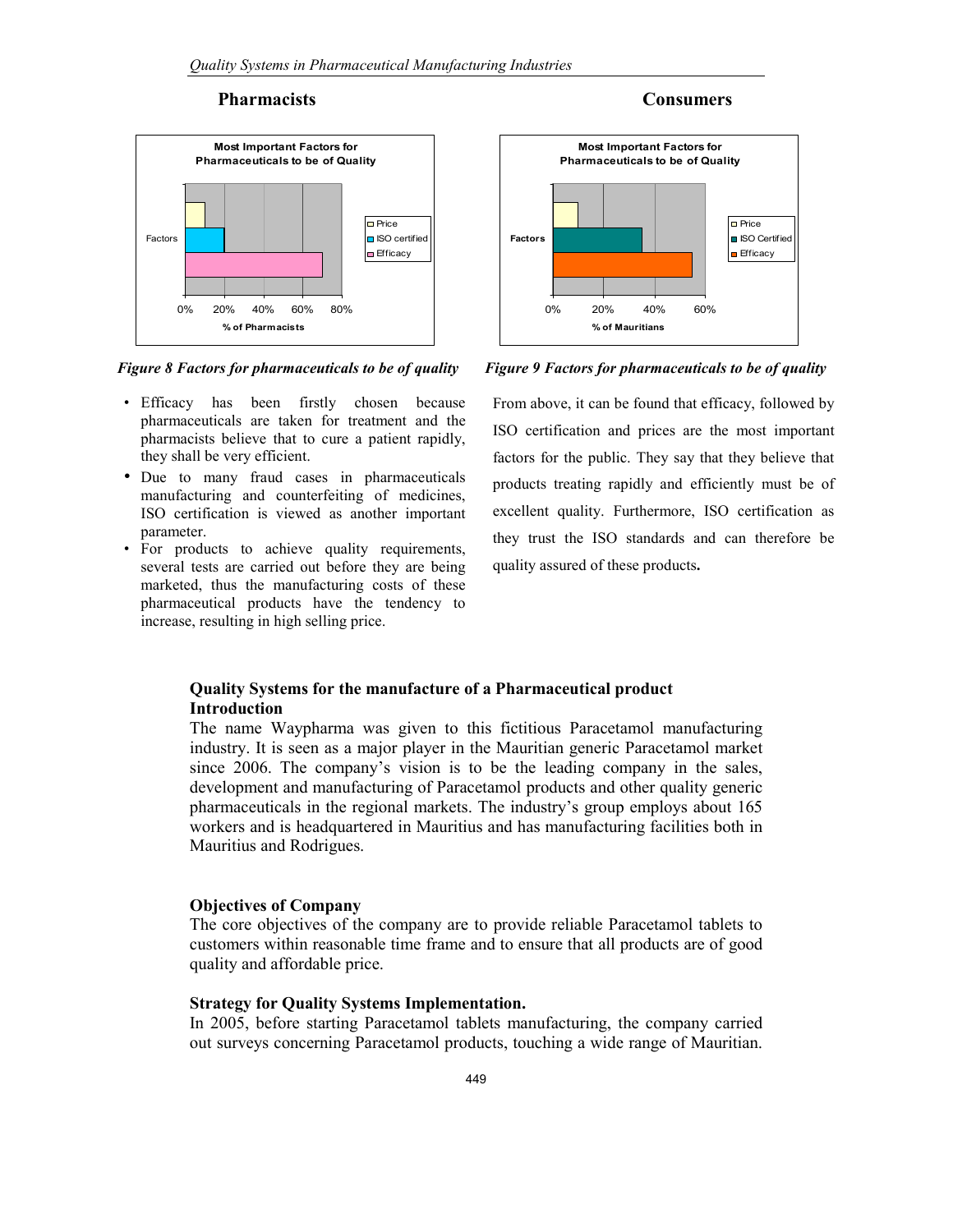The survey was made in order to meet customers' demand on the quality of the Paracetamol manufactured. Also, particular attention was made to the design of the packaging, forms and dosage of the Paracetamol products as to be able to provide products of quality; surveys must be done in order to obtain customers' expectations before starting business.

## Findings from Analysis of Case Study Company

A market survey was carried out for the manufacture of Paracetamol in the island. Results obtained indicated that 90% of consumers prefer insoluble Paracetamol products and syrup type is the least preferred. Results further indicated that consumers found it most practical and easier to handle Paracetamol tablets instead of a bottle of syrup or having to carry a cup in order to use the soluble ones. Also, blister packaging is the most demanding one. This is because this type of packaging is more protective than the strip package and that it is most practical and handy than a plastic box. Furthermore, the preferred shape is the round one as customers find that it is easier for swallowing. Concerning the dosage preferred by participants, it was observed that the 500mg is the one. They probably chose the 500mg one because it can be easily controlled, that is, if one member of the family used to take 500mg Paracetamol tablet and that another one takes 1000mg, it is easier for the one having to take 1000mg to take two tablets instead of one. Finally, it was observed that out of 50 persons, only 3 knew what has to be done in case of a Paracetamol overdose.

Finally after analyzing results of the market survey, management reviewed its processes and decided that the industry would manufacture round shape Paracetamol tablets of 500mg and that the type of packing to be used would be the blister one. Also, the company decided to create necessary awareness in case of Paracetamol overdose. The label information provided was improved by providing more information for the dosage limit. Also, a hotline number would be introduced on every blister packing in case of emergency.

## Some facts concerning the present quality system of the fictitious industry:

- It has its own quality systems based on the company's quality manual
- It does not have any certification or accreditation for its current quality system.
- Raw materials and finished products undergo tests based on British and International Pharmacopeias.
- A few of its employees are qualified workers and they are the ones who train new employees.
- The industry has now a system for documentation. Relevant records concerning processes and products are kept on hard copies and are also computerized.

## Conclusion

Overall, from the study of the quality systems of pharmaceutical manufacturing industries, the conclusion that can be made is that quality of products from this type of industry is a very important issue. This is because lives of billions and billions of human beings are concerned. A slight error such as a wrong labeling of medicines can cause the death of hundreds of people. As such, implementing a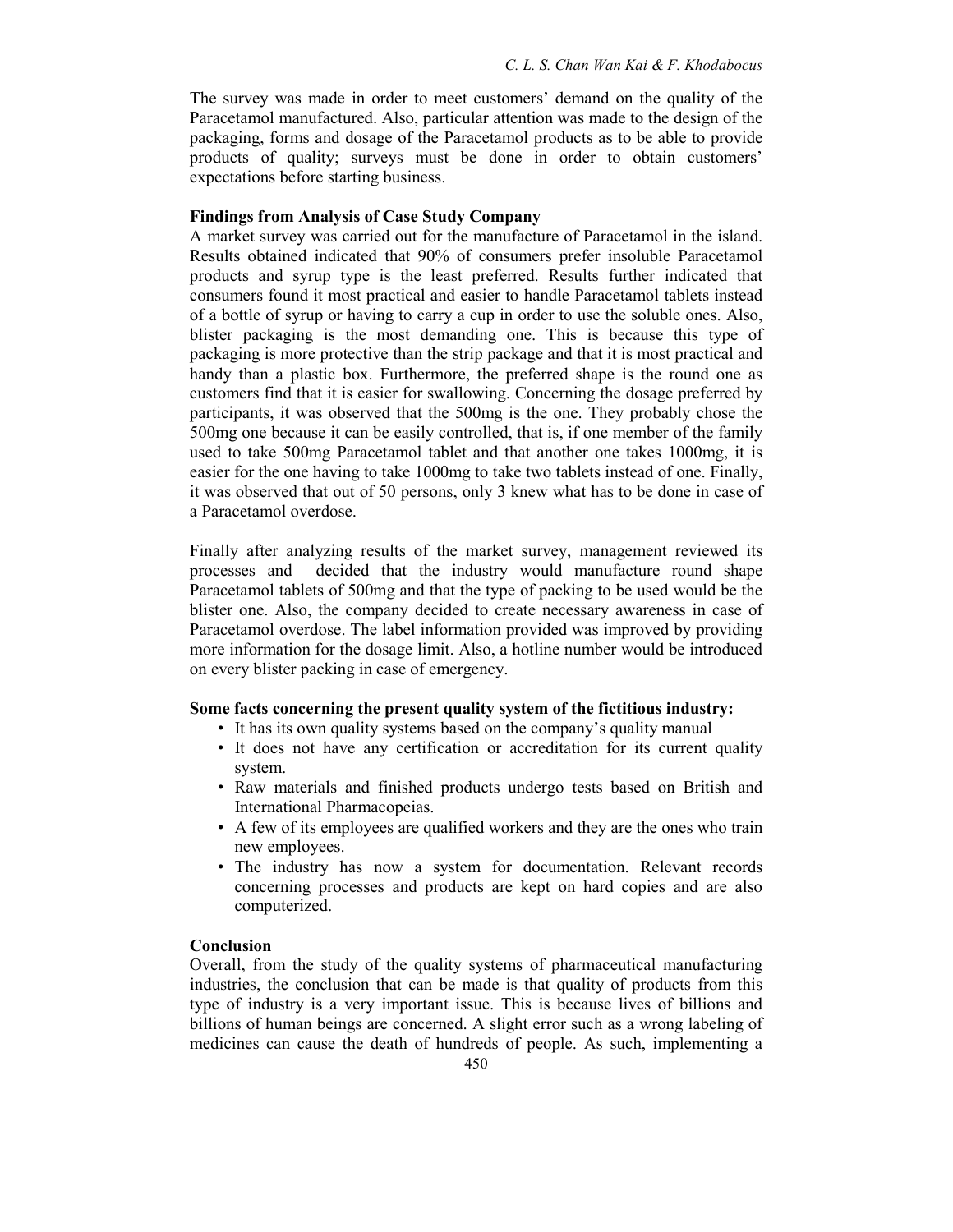good quality system shall be the priority of anyone wanting to set up this type of industry. Also, concerned organizations and government authorities shall make sure that quality aspects are followed by these industries. Moreover, governments shall be more severe on corruption and fraud issues occurring in this sector in order to discourage evil minded persons from putting the lives of innocents in danger.

Pharmaceutical counterfeiting is more and more a public health problem, especially in developing countries where the most counterfeit drugs are antibiotics, antimalarials and other life-saving drugs. As such, Mauritius, a developing country can be seen as vulnerable to counterfeit products. A majority of Mauritian still cannot afford having a good quality of life due to insufficient revenue and lack of education. So, you can imagine that buying good quality standard, efficient and safe medicines for treating a disease is practically impossible since quality pharmaceutical products coming from high quality standard countries are quite expensive. Thus, this part of the Mauritian population may be exposed to counterfeit products which are most of the time cheaper than recommended ones.

From the survey made, pharmacists stated that, in Mauritius, there is presently not enough emphasis from regulatory authorities upon the quality standards of imported medicines. Also, there are no specific authorities that regulate the quality of pharmaceutical products, like the Food and Drug Administration in USA. Furthermore, importation of pharmaceuticals in our country is firstly a business matter for importers instead of being a quality one. This means that products are being bought according to their prices in detriment of products' quality assurance. Finally, to conclude, pharmaceutical manufacturing companies would be

encouraged to incorporate Good Manufacturing Practices (GMP) into their processes although it is quite an expensive implementation, their quality systems would become a more robust and modern one. Thus, with time, their profit would flourish and everyone, manufacturers and consumers would benefit from such systems.

## *Recommendations for a Model for Implementing a GMP System.*

Although the fictitious Paracetamol manufacturing industry is not adhered to any recognized quality certification or accreditation, it has got its own basic quality systems concerning products manufacturing, documentation, records and so on. However there are some gaps in their quality system and implementing GMP will definitely help the company to have a more robust and modern quality system.

A few examples of quality gaps of the industry analyzed against GMP requirements:

- The company does not have a well organized system for product recalls from sale or supply.
- The company does not have a system to deal with complaints about marketed products. The latter should be examined and causes of quality defects investigated, and appropriate measures taken in respect of the defective products to prevent recurrence.
- It does not have an outstanding record and documentation systems covering manufacture and distribution, which enable the complete history of a batch to be traced.
- Key elements of a qualification and validation programme should be clearly defined and documented in a validation master plan.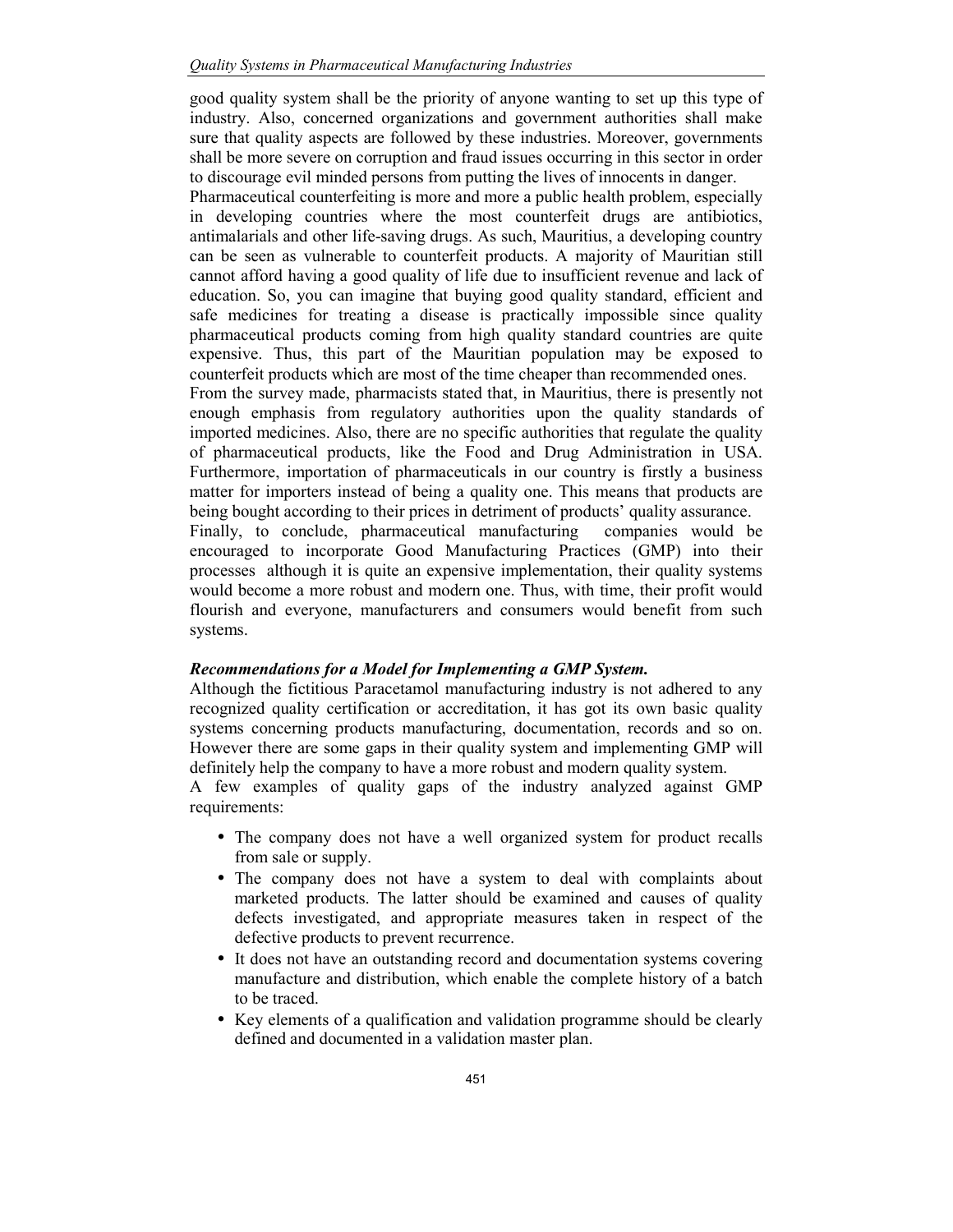- Report should be made after regular self inspections and quality audits.
- The company should provide continuing training to its personnel and specific training should be carried out for workers dealing with hazardous materials.
- Weighing areas should be made in a dust controlled unit.

Therefore, based on the findings and results obtained, a model for the implementation of a quality pharmaceutical system adapted from WHO GMP standard guidelines is recommended for this industry to cater for these gaps. Following is a schematic pathway has been designed for this industry to achieve GMP certification.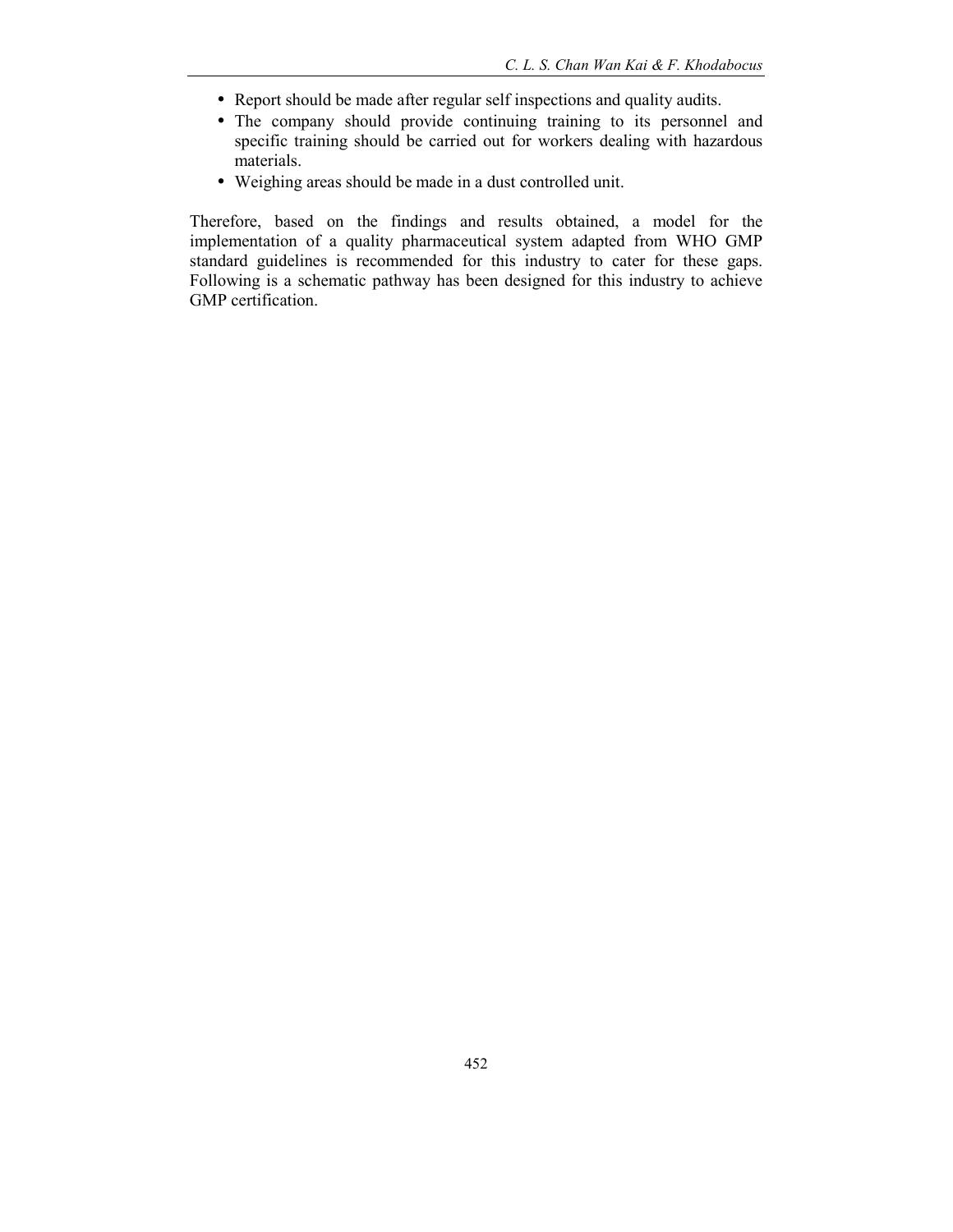

453

*Figure 10: Stages towards GMP certification of fictitious industry*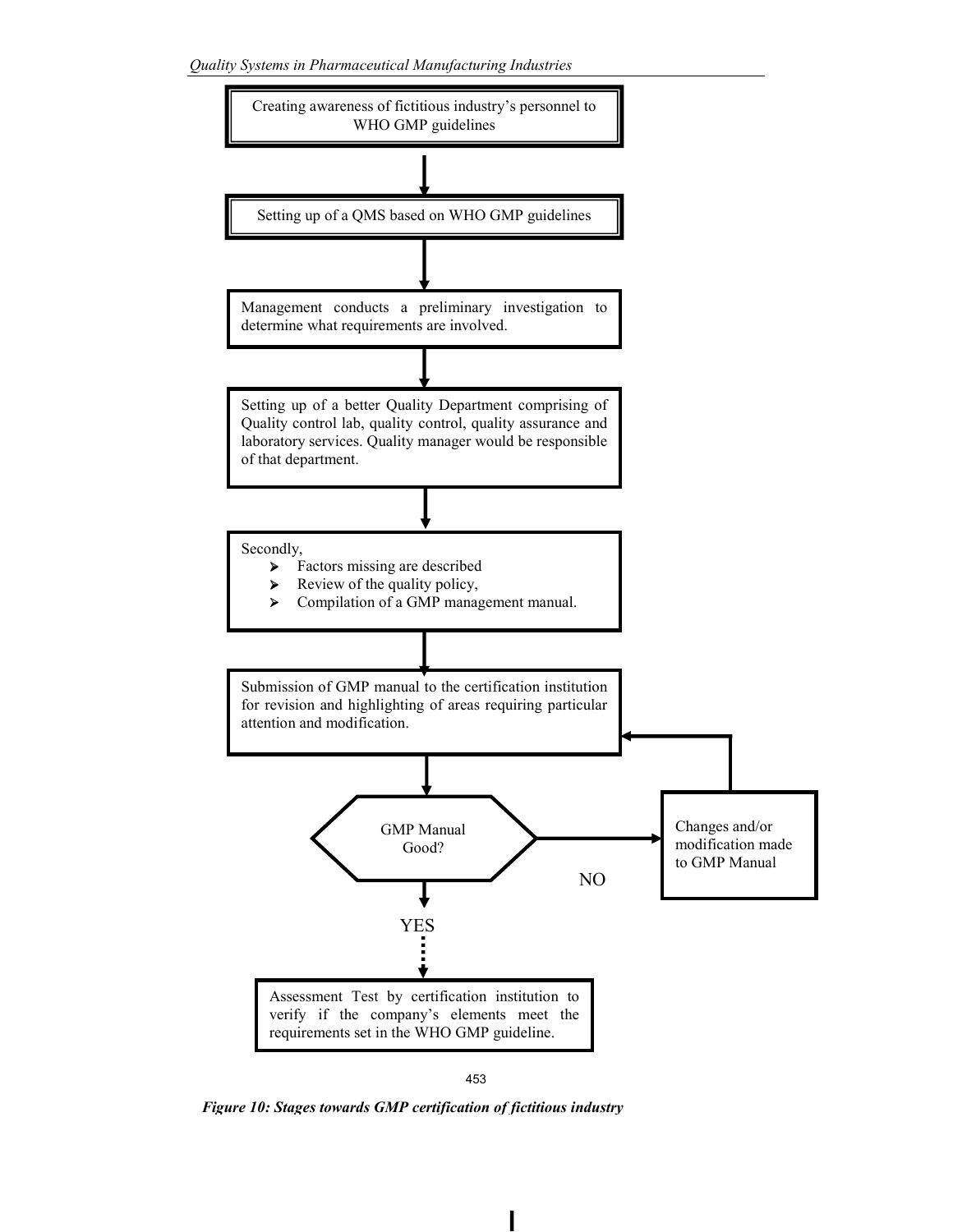The GMP elements referred to are:

- Sanitation and hygiene,
- Oualification and validation,
- Complaints,
- Product recalls.
- Contract production and analysis,
- Self-inspection and quality audits,
- Personnel.
- Training,
- Personal hygiene,
- Premises and Equipment,
- Materials,
- Documentation,
- Good practices in production and Good practices in quality control issues. (WHO Quality assurance of pharmaceuticals GMP practices, 2003)

## *Estimated Costing of GMP Implementation*

GMP implementation costing would not be a constant one for any pharmaceutical industries. This is because the implementation depends on various factors such as, types of pharmaceutical products being manufactured, extent of activities, number of personnel, sizes of industries amongst others. However, an estimated cost of converting a standard production line to GMP status would be between *6 - 30 million USD* depending on company's size. *(Achemasia, 2006)* 

Also, the costs consist of application fee, assessments, triennial registration certificate and other expenses related to certification for achieving GMP certification would be approximately between *250- 350 thousand Mauritian rupees* for a period of 3years, after which, renewal of certification and continuous assessment should be again accounted for. Those figures have been estimated based on the schedule of fees for MS ISO 9001:2000 (March 2002) of the Mauritius Standards Bureau.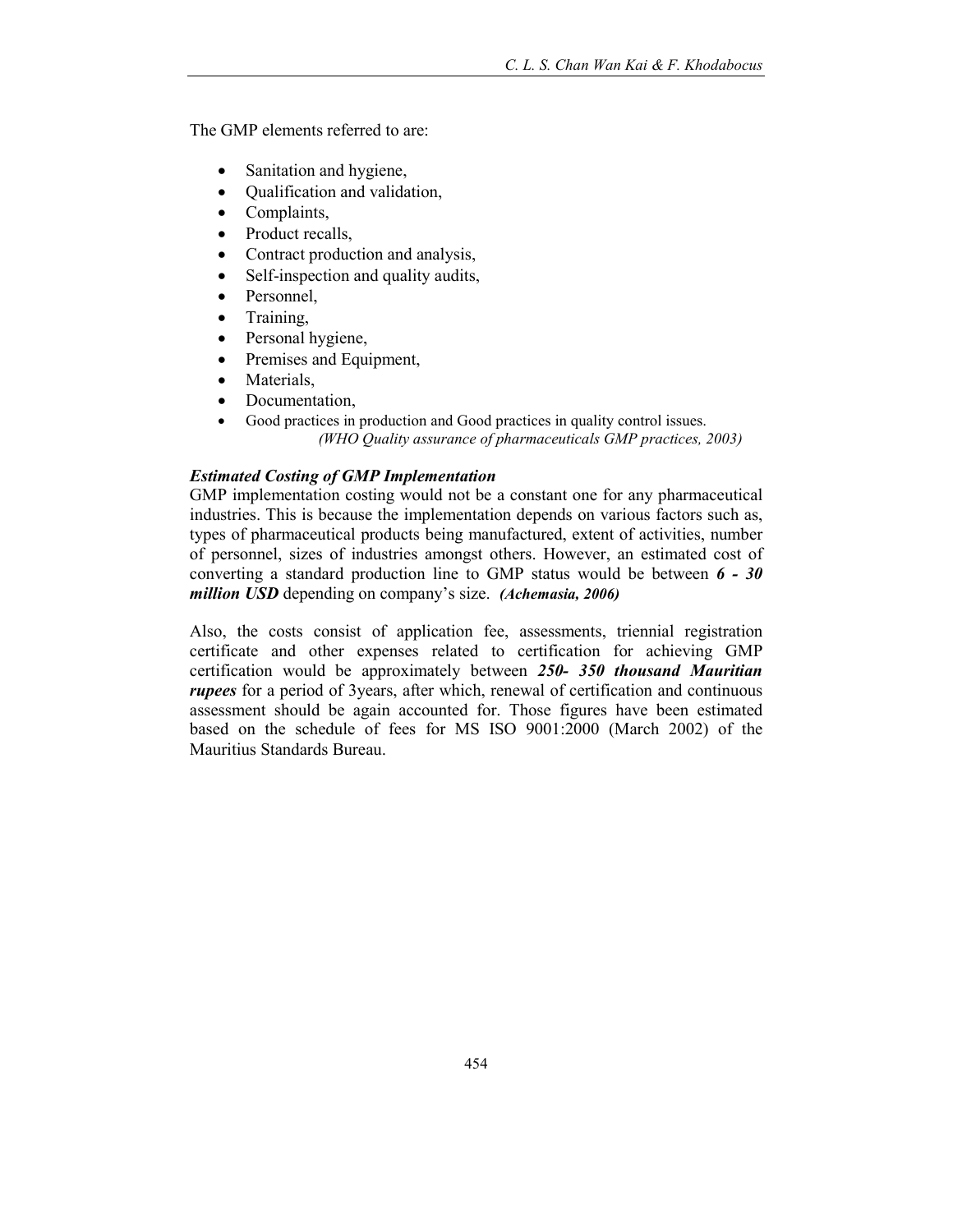### **References**

- 1. ACHEMASIA [2004]. Achemasia Trend Report No.2: China's pharmaceutical industry. [online] Rapid Growth in Pharmaceuticals. Retrieved 4 April 2008 from http://www.achemasia.de/data/achemasia\_/trend\_report\_2\_e.htm
- 2. Anon, Lecture 28-06. [2006] Good Manufacturing Practice and Regulatory affairs. Retrieved 15 October 2007 from www.eng.uq.edu.au/intranet/course/print.asp?code=CHEE4020
- 3. Anon [2004] Actavis Group Website. Retrieved 20 September 2007 from http://www.actavis.is
- 4. British Pharmacopoeia [2005] Medicinal and pharmaceutical substances, Vol I & II. Crown
- 5. Commission of the European Communities [1992] Good manufacturing practice for medicinal products in the European Community. Retrieved on 3 December 2007 from www.emea.europea.eu
- 6. Dale H. Besterfield et al., [2007], *Total Quality Management*,  $3^{rd}$  Edition, Prentice-Hall of India Private Limited.
- 7. Dr F.Khodabocus [2006], Quality Systems and Auditing, UOM Printing
- 8. Elhami Gh., Maleki Mr., Tabibi SJ. [Jan-Mar 2008] Designing a model of drug quality assurance for Iran. Pakistan Journal of Medical Sciences Quarterly, 24 (1). [Online] Retrieved on 13 March 2008 from pjms@pjms.com.pk
- 9. Food and Drug Administration, CDER, CBER [2007] International Conference on Harmonisation Guidelines, Pharmaceutical Quality System ICH Q10. USA: FDA. Retrieved 7 December 2007 from http://www.ichq10qualsys.pdf
- 10. FDA Compliance Policy Guide Sec. 130.300. FDA Access to Results of Quality Assurance Program Audits and Inspections, (CPG 7151.02) Retrieved 7 December 2007 from http://www.fda.gov/ora/compliance\_ref/cpg/cpggen/cpg130-300.html
- 11. ICH Expert Working Group [2005] International Conference Harmonisation Tripartite Guideline: Pharmaceutical Development ICH Q8. USA: FDA. Retrieved 7 December 2007 from www.emea.europa.eu/pdfs/human/ich/16706804en.pdf
- 12. JC Cohen, M. Mrazek, L. Hawkins [Brown Bag Lunch Seminar, 2006]. Corruption and Pharmaceuticals: Strengthening Good Governance. Retrieved 24 November 2007 from http://www.April4CohenMrazekBBL.com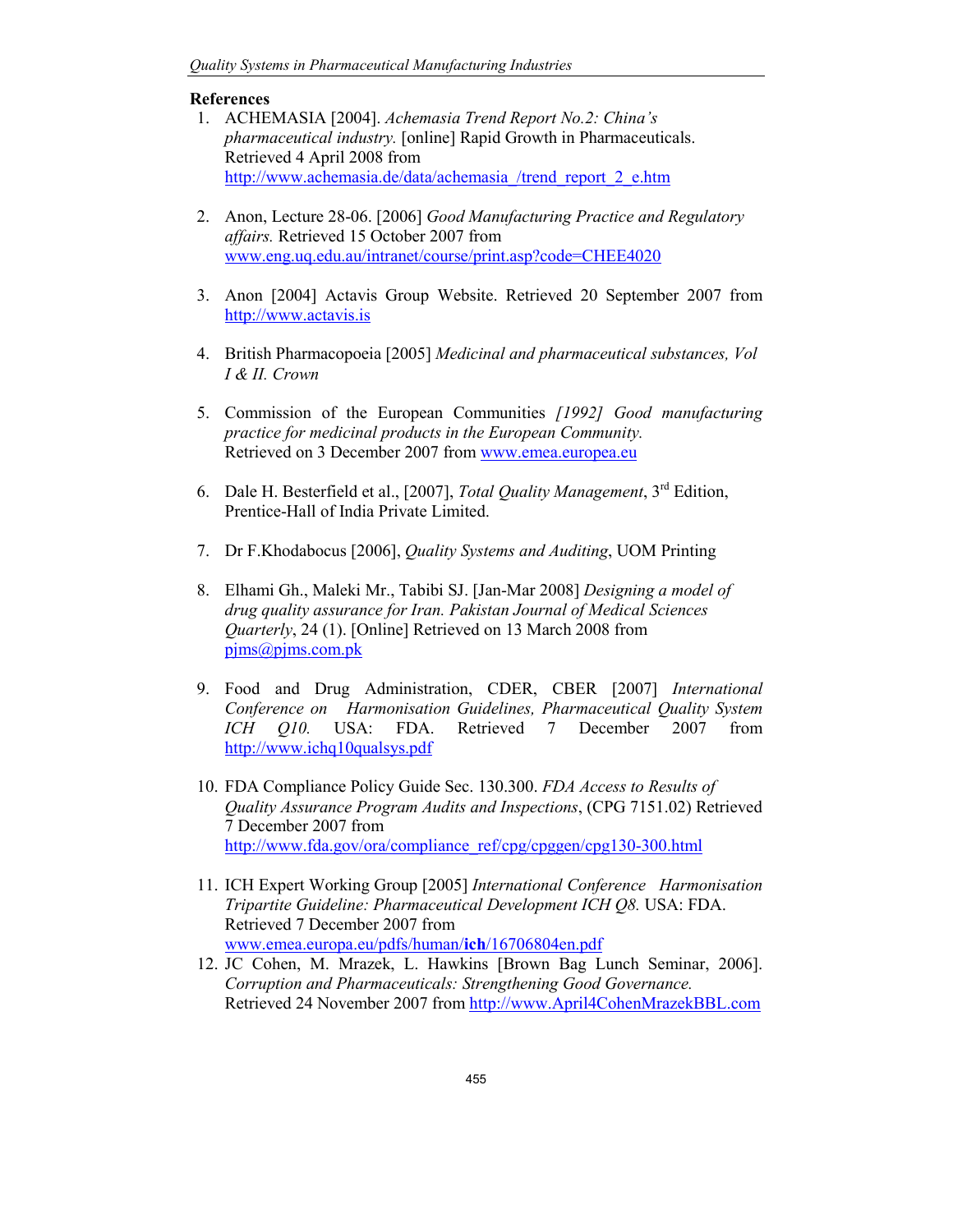- 13. Jean Curtis [2006]. World congress of pharmacy and pharmaceutical sciences. The Pharmaceutical Journal, 277 (F16). [Online] Accessed on 12/01/08
- 14. K. L. Ulman & Dr P. Rafidison, [2003] Good Manufacturing Practices: A synopsis of their role and rationale in today's Pharmaceutical marketplace for tubing. USA: Dowcorning. Retrieved 13 March 2008 from http://www.dowcorning.com/content/publishedlit.pdf
- 15. Mauritius Parliament [1983] No. 60 Pharmacy Act 1983 [online] Retrieved 20 April 2008 from http://www.gov.mu/portal/sites/legaldb/legislation/pharmacy.htm
- 16. Model certificate of analysis. [2002] Thirty-sixth report In: WHO Expert Committee on Specifications for Pharmaceutical Preparations. WHO Technical Report Series, No. 902. Geneva: World Health Organization press Retrieved 10 December 2007 from www.who.int
- 17. Oliver Schmidt [2000], *Pharmaceutical Quality Systems* [online], 1<sup>st</sup> Edition, Interpharm/ CRC publisher. Retrieved 10 January 2008 from http://books.google.com.au
- 18. Paracetamol Information Centre. [2006] Paracetamol Tablets. Retrieved 20 August 2007 from http://www.pharmweb.com
- 19. Pharmaceutical Inspection Convention, Pharmaceutical Inspection Cooperation Scheme (PIC/S). [2000] In: Guide to good manufacturing practice for medicinal plants, Geneva, PIC/S Secretariat. Retrieved 7 December 2007 from www.picscheme.org
- 20. Polymerics Inc. Professional Consulting Services Website [2007] Retrieved 7 April 2008 from http://www.polymerics.ca.HACCP-packaging.htm
- 21. Rodney Mc Adam & Nigel Barron [2002].The role of quality management in pharmaceutical development: clinical trials analysis. International Journal of Health care Quality Assurance, 15 (3). Pages 106-123
- 22. Standards Australia [2002]. Australian code of GMP for medicinal products. Retrieved 3 December 2007 from http://www.standards.com.au
- 23. US Government [1995-1996]. Morbidity and mortality weekly Report. [1996, Vol. 45, No. 30] (Online) Fatalities associated with Ingestion of Diethylene Glycol-contaminated glycerin used to manufacture Acetaminophen Syrup-Haiti. Retrieved 13 December 2007 from http://iier.isciii.es/mmwr/preview/index96.pdf
- 456 24. WHO Expert Committee on Specifications for Pharmaceutical Preparations, 2003. Thirty-seventh report: Good manufacturing Practices for